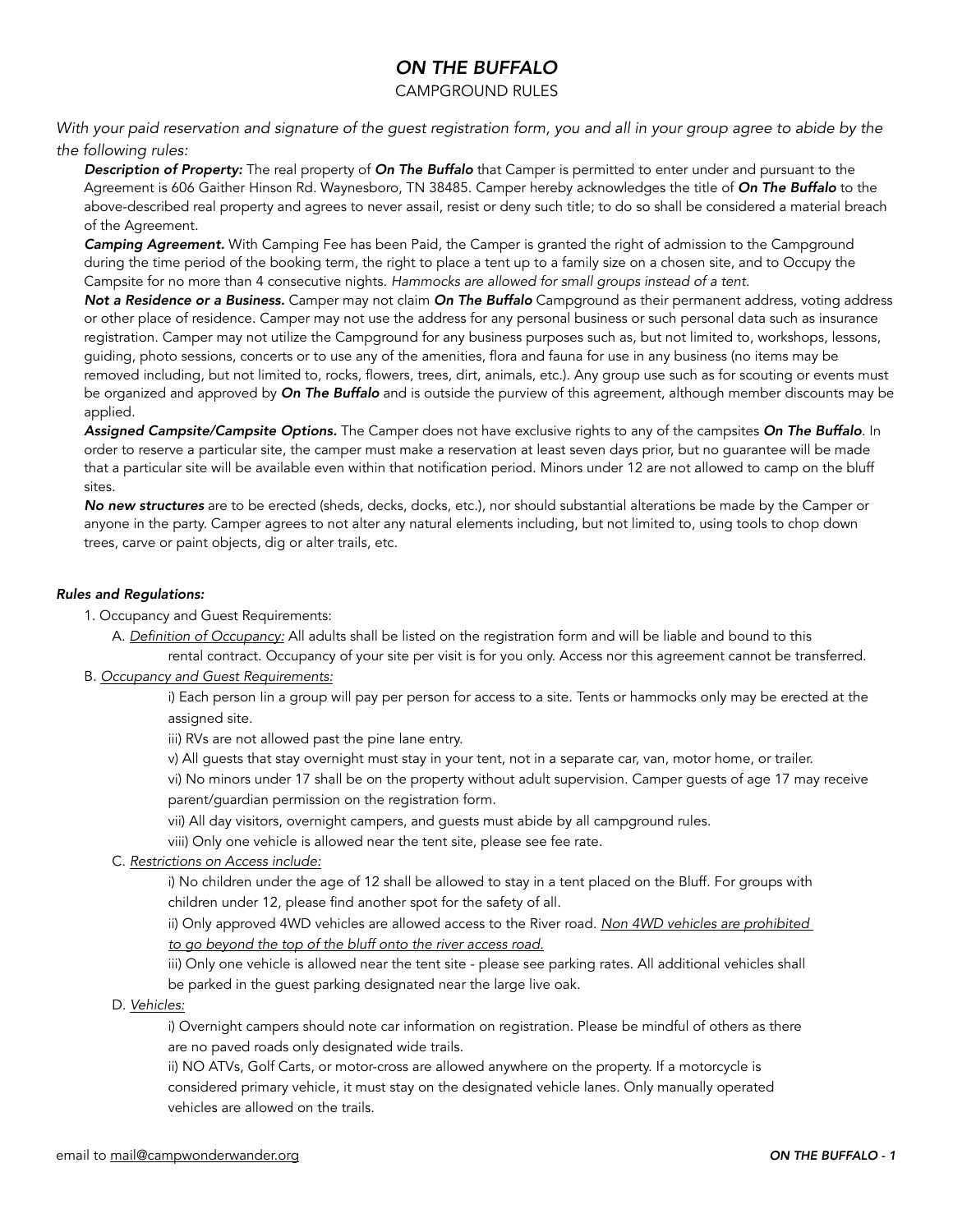### CAMPGROUND RULES

 iii) Bicycles are welcome, however, Camper and Guests understand all risks and responsibilities for such activity and agree to hold harmless for any injury or accidents.

 iv) Kayaks are acceptable and there should be no more than 1 kayak per person. All water activities are at the personal risk and responsibility of the Camper and guests.

v) Only approved 4WD vehicles are allowed on the river road access. *On The Buffalo* is not liable for any

vehicle that is unauthorized and gets stuck on the river bed (a tow truck will not be able to retrieve you).

#### 2. Pets Policy:

- A. Your pets are welcome if they are under control, friendly and quiet.
- B. If there are any other people on the Campground, all pets are required to be on a leash and/or penned at all times (leash can be no longer than 15 ft).
- C. Pets are to be kept inside tent at night, and should not be left unattended at any time. Pets should not be left in vehicles during extreme weather conditions whether hot or cold.
- D. Respect others by cleaning up after your pets. All waste must be taken with you upon departure.
- F. Be sure your pets are up to date on their shots, and have paperwork at request.
- G. Dog Bites: You are liable if your dog bites anyone or engages with other animals on the property.
- H. If these rules are not followed, your pet will have to leave the campground.
- I. Camper understands that this land is inhabited by wild animals and assumes all risks related to this day or night. Pets should not be allowed to track or hunt the wild animals such as armadillos or opossums.

#### 3. Miscellaneous:

- A. *Primitive camping.* Until further notice *On The Buffalo* is a primitive campground with no running water or bathroom/ shower facilities. Please make sure to LNT in regards to human waste.
- B. *Quiet Hours:* Campground quiet hours are from 11:00pm 8:00am.
- C. *NO HUNTING.* Fishing requires the appropriate license that should be shown upon request.
- D. *Firearms and Fireworks:* Firearms (including BB guns, Pellet Guns, Cross Bows, Sling Shots, and Paint Ball Guns) are not allowed in the camp. Fireworks of any kind are also not allowed in the camp.
- E. *Drones & Flying Objects* (Quadcopters, Radio-Controlled Aircraft, etc.): Must be flown in accordance with state and federal laws. These must not disturb other guests. Please note on your registration your intention to use a drone. *On The Buffalo* may ask for sharing of images recorded on the property. All promotion of images created should give credit to *On The Buffalo* as the site.
- F. *Temporary recreational installations.* No installations such as zip lines, rope swings or other forms of games or athletic competition shall be allowed. Please consult with *On The Buffalo* for special circumstances and prior approval to any activity requiring items to be tied, hung, etc from trees or pounded into the ground.
- G. *Campfires:* Campfires are permitted, but must be attended at all times. Do not burn continuously and be courteous to your neighbors. Fire rings are not provided. Please make sure to clean up the site upon departure.
- H. *Payment:*

i) CASH/CHECK/TRANSFER only: Credit Cards are not accepted for seasonal payment.

You may use a personal check, cash, or money transfer of zelle or venmo (@wonderwanderful)

 ii) Bad Checks: There is a \$50.00 handling fee for returned checks. Your balance due plus the bad check fee is to be paid by cash or money order.

- 4. OTHER CONDUCT:
	- A. *Sound/Amplified Music:* Camper and guests agrees to maintain the quiet and serene quality of *On The Buffalo* and will not use amplified music either in a vehicle, plugged into a musical instrument, or a speaker system.
	- B. *Art Installations and Landscape:* Camper and guests agree to respect the infrastructure and installations including any art sculptures. Vandalism or alteration of any natural or ephemeral installation will not be tolerated and will be grounds for immediate revocation of rights access.
	- C. *NO SMOKING.* No vaping. No drugs. No dealing of any substances.
	- D. *LIMITED USE OF ALCOHOL.* Please refrain from excessive alcohol consumption. Must remove all traces.
	- E. *Food.* Camper and guests agree to properly maintain all food to be confined and not attract rodents or other wildlife to your area, to your tent, or to your vehicle. Do not feed the wildlife nor leave any food behind.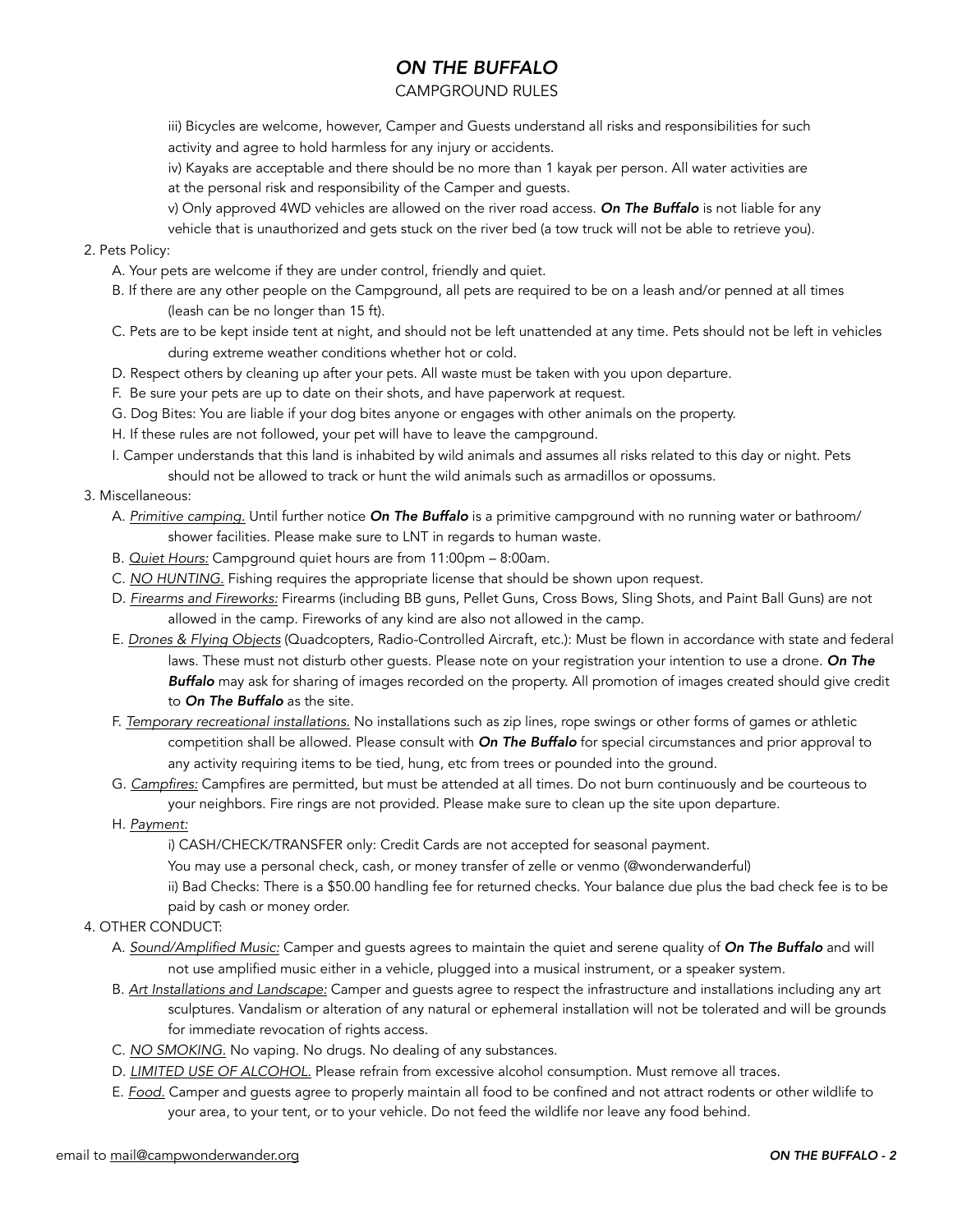### CAMPGROUND RULES

- F. *Trash.* All trash must be taken upon departure. Any trash left behind or noticed after departure may be grounds for termination of this agreement. The camper and guests SHALL NOT dispose of furniture, mattresses, any bulk items, etc. which will be grounds for immediate termination of this agreement and potential for any legal actions if necessary.
- G. *Solicitation and Proselytizing Prohibited:* Solicitation and/or contact for sales of products, sales of services, and/or for membership, participation, proselytizing and/or fundraising for any purpose, profit and/or non-profit, religious and/ or not-religious, is strictly prohibited. Conduct prohibited under this paragraph shall be considered a material breach of the Agreement.
- H. *No illegal activities.* This will be grounds for immediate termination of this agreement and *On The Buffalo* reserves the right to pursue legal action at minimum of reporting and recording for the purposes of law enforcement duties.
- I. *No nudity.* Please make sure to understand that while the Campground is quiet and isolated, that there may be additional guests or visitors or even activity on the river. This is a family friendly environment, not a nudist colony. Please be respectful.
- J. *Leave nothing behind.* Campers and their guests are obligated to remove everything upon departure. Cars, equipment, clothing, etc. may not be stored on the property in any place.
- K. *No harassment, bullying, discrimination or other violent conduct* towards others human and non-human will be tolerated. Any violation of this will be cause for immediate removal from *On The Buffalo* Campground and any potential follow-up such as police report or other necessary documentation. If you are a witness to this conduct or the target, please immediately notify *On The Buffalo* via text message, the ring doorbell, or attempt to find the manager across the street.
- L. *Report unusual activity.* Please help be eyes on the Campground by reporting any unusual activity by either human or non human such as people who may be trespassing or transient (please do not jump to conclusion as there may be people in the artist residency or staying in the Camp Wonder Wander lodge that may be wandering on the Campground.) Please report if you see any stray dogs or unauthorized vehicles so we can attend to the issue.

*Campground's Obligations.* The Campground's goal is to see that all day visitors and overnight Campers enjoy the quiet serenity and recreational opportunities offered by the Campground. To do so, the Campground will provide its visitors and Campers with certain services and amenities, and use its best efforts to assure that all Campers and Guests cooperate in maintenance of the Campground's desired ambience. *On The Buffalo* will limit the amount of nightly occupancy to ensure a low density of camping at any one point and to not overwhelm the natural environment.

*Campsite.* The Campground will allow the Camper the quiet and unimpeded use of a Campsite for all lawful purposes consistent with the Campground's Rules. Camper shall not erect any permanent buildings or structures anywhere *On The Buffalo* Campground. Camper may only erect or place a Camping Unit in the form of a tent (or hammock), as defined above, upon the selected Campsite. Camper shall not drive any large vehicle onto the property and car or van camping is only approved at the entrance to the Campground, until further notice, or in future designated sites.

*Campground Common Features and Attractions.* The Campground will allow the Camper to use its common features and attractions, which are shared with all other Campers. Because of varying numbers of Campers, maintenance requirements and weather, there is no guarantee of availability of any common features or attractions. Campers are on notice that there may be art installations created by the artist residency program at the sister site Camp Wonder Wander.

*Maintenance.* The Campground will use its best efforts clean, maintain and repair common areas, pathways, roads and facilities within the limits of the current weather patterns. Camper understands that the objective of *On The Buffalo* Campground is to encourage the growth of natural flora and therefore only certain patches will be mowed at any time to allow for pollination and other aspects of the natural ecology. Camper and guests shall respect the ecology and not drive off of designated lanes on the land. Camper and guests are at their own risk while walking on the Campground, please be mindful of the landscape and potential dangers not limited to poisonous plants or animals.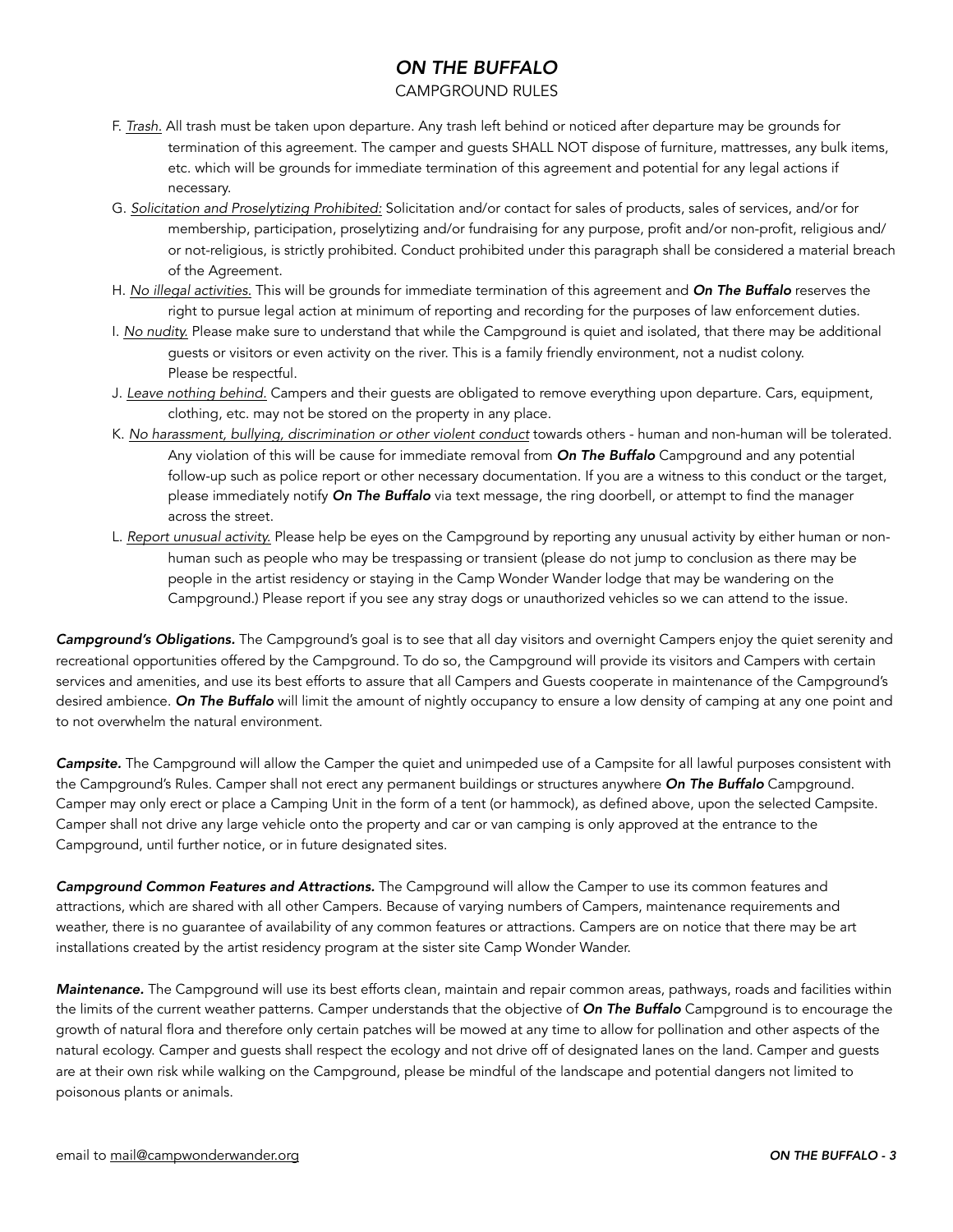## CAMPGROUND RULES

*Camper's Obligations.* General Obligation. The Camper will use the Campsite in a manner which is safe, orderly, lawful, sanitary, clean and respectful of the rights of other Campers and of the Campground's property and other Guests.

In addition to this General Obligation, Campers must do all of the following:

- a. The Camper will Pay all deposits, fees and charges when due.
- b. The Camper will assure that all obligations of this Agreement are understood by all of the Campers and Guests, including children. The adult Campers will monitor and supervise all minor Campers to assure that the minors abide by the requirements of this Agreement.
- c. The Camper shall have personal insurance policy that covers all medical and other potential issues. Camper must have liability insurance on all motor vehicles operated on the Campground. The Camper shall provide Insurance provider and account number for reference on the registration.
- d. The Camper and Guests shall abide by all directions of Campground staff, obey all signs and signals on the Campground.
- e. The Camper and Guests shall not enter closed areas or other Campsites without permission and also traverse the land at your own risk including, but not limited to, the river road and the bluff above the river.
- g. The Camper will not have Guests without giving the Campground notice. All Guests are under the same rules including no stays longer than 4 consecutive nights and must pay the standard rate.
- h. Presence on the property and payment of fees constitutes an Agreement, the Camper acknowledges that each understands the Campground Rules.
- i. The Camper agrees to abide by and follow all applicable state laws, rules and ordinances; and that the information provided by the Camper is correct.

*Limitations On Campground Liability.* The Campground desires to provide Campers with an enjoyable camping experience. However, camping takes place in an outdoor recreational setting. There are aspects of any recreational experience that cannot entirely be controlled or made free of risk. The Campground is not liable for weather conditions, natural events, damages caused by wrongful conduct or carelessness of others, or any other aspects of being outside from injury or illness or encounters with local wildlife or ecology. By registering, payment and occupancy, the Camper acknowledges this Agreement that by participating in recreational activities, the Camper accepts the risks which are inherent in the recreational activity. The Camper acknowledges the limitations of the liability of the Campground and accepts personal responsibility to take precautions for their own safety while engaged in recreational activities. Campers and guests accept camping privileges with the understanding that all hereby release *On The Buffalo*, and their management and employees of all liability for the loss or damage to property, or injury to he/her/they person arising from his/her/their use of the facility.

*Reimbursement of Campground for Losses Caused by Camper.* In the event that any action or omission of the Camper or Guests or the Camper cause the Campground to pay damages to any other person or party, the Camper shall reimburse the Campground for those damages, as well as the attorneys fees and expenses incurred by the Campground.

*Termination Of Agreement.* This Agreement terminates on the departure date. The Campground may determine, for any reason in the Campground's sole discretion, that it is necessary for the Camper to leave the premises of the Campground prior to the scheduled end of the Period. In such an event, the Campground will direct the Camper to leave the Campground. The Camper will be given one (1) day to cease to Occupy the chosen site and Campground including all personal items as no vehicles or other property are to remain on the Campground. In the event of a disturbance of the peace and order of the Campground, the Campground reserves the right to require the Camper to leave immediately. If the Agreement is terminated early, Camper has no right to a refund. *On The Buffalo* shall have the absolute right to terminate and therefore evict any Camper for non-payment of fees, breach of the terms or conditions of this Rental Agreement, violation of any rules and regulations, and any actions which are determined to be detrimental to the proper management of the campground. Remainder of prepaid rental fee will be forfeited.

If *On The Buffalo* Campground is required to start legal proceedings to enforce or recover from the breach, for any term or condition of this written agreement, *On The Buffalo* Campground shall recover from the Camper all costs incurred, together with reasonable attorney fees.